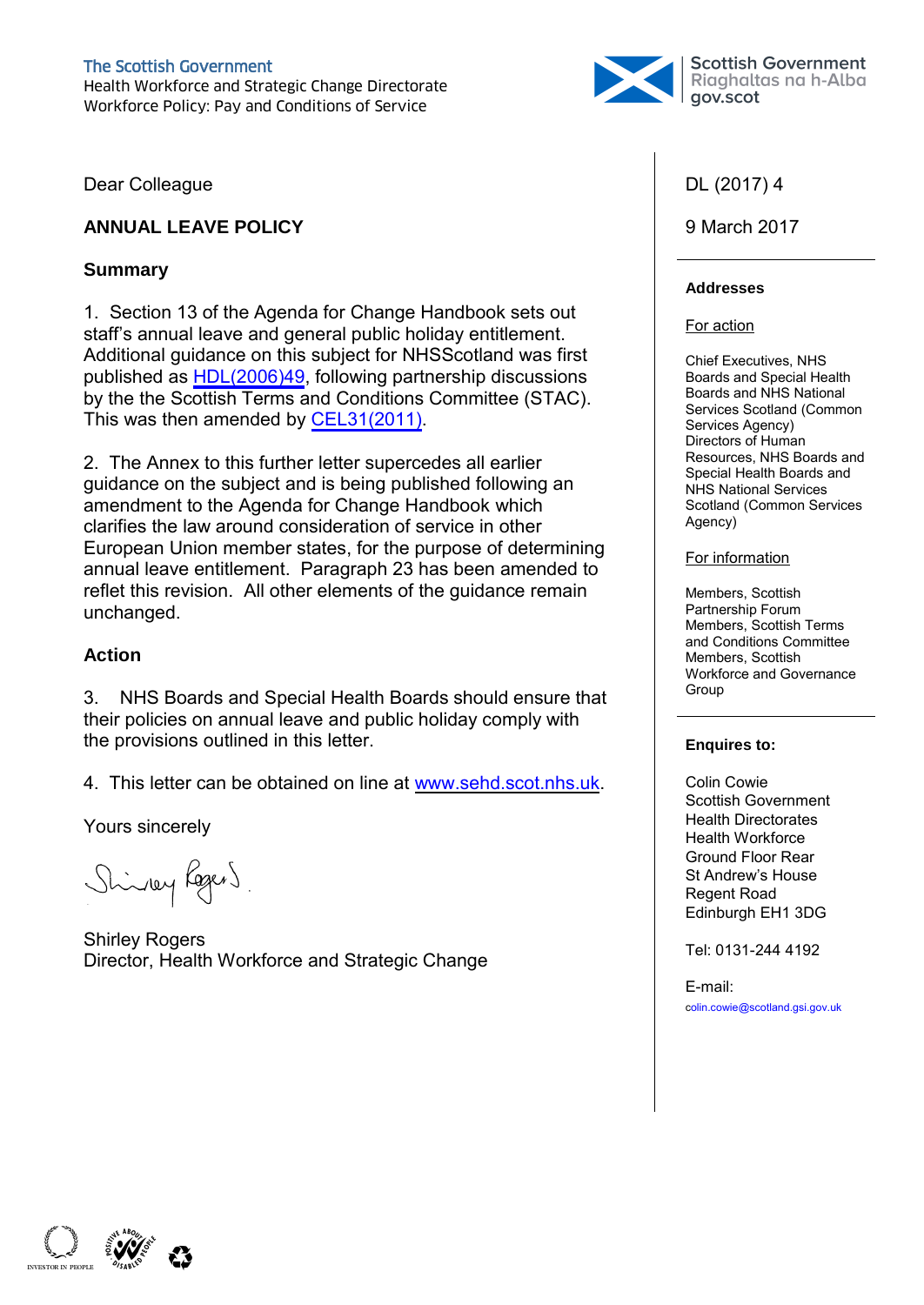# **AGENDA FOR CHANGE**

## **Annual Leave Policy**

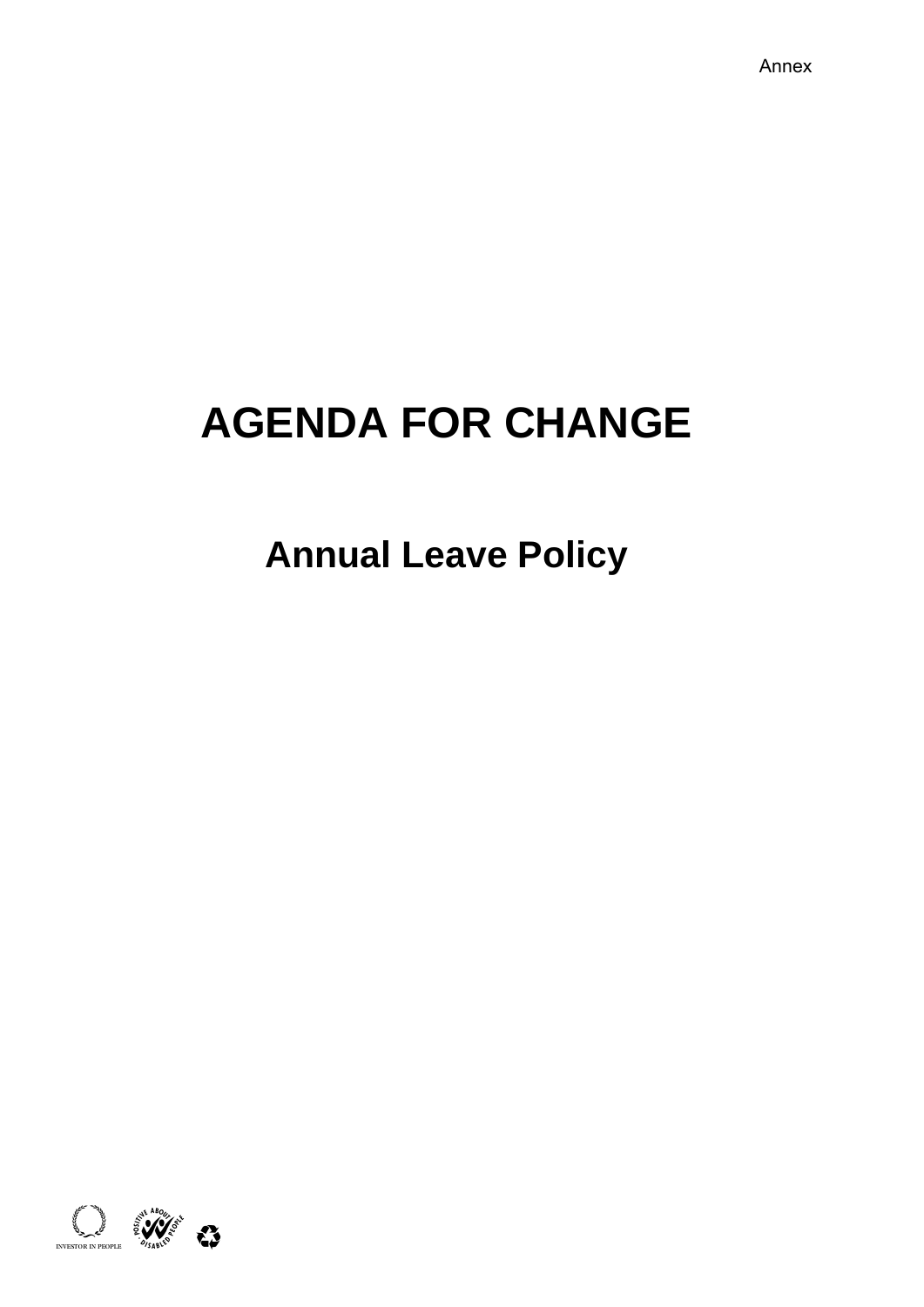## **ANNUAL LEAVE POLICY (NON-MEDICAL STAFF)**

## **Introduction**

1. The Terms and Conditions Guidance Group on behalf of the Scottish Terms and Conditions Committee has developed this policy in line with the Annual Leave and Public Holiday entitlements within the Agenda for Change Agreement. This policy will be applied across NHSScotland.

## **Purpose**

2. The aim of this policy is to provide a uniform and equitable approach to the calculation of annual leave and bank holiday entitlements which take into account the entitlements and arrangements defined under Agenda for Change.

## **Scope**

3. The policy applies to all employees who are employed on Agenda for Change terms and conditions. The principles contained within this policy also apply to bank workers. For further guidance on leave for bank/casual workers, see NHS Circular CEL 15(2011).

## **Annual leave year**

4. The annual leave period shall be from 1 April to 31 March. This may be reviewed at some point in the future.

## **Exclusions**

5. This policy is not applicable to Medical and Dental staff, for whom separate provisions apply.

## **Entitlement**

## **Entitlement for complete years**

6. The basic annual leave provisions under Agenda for Change, which apply from 1st October 2004, are contained in Table 1 overleaf.

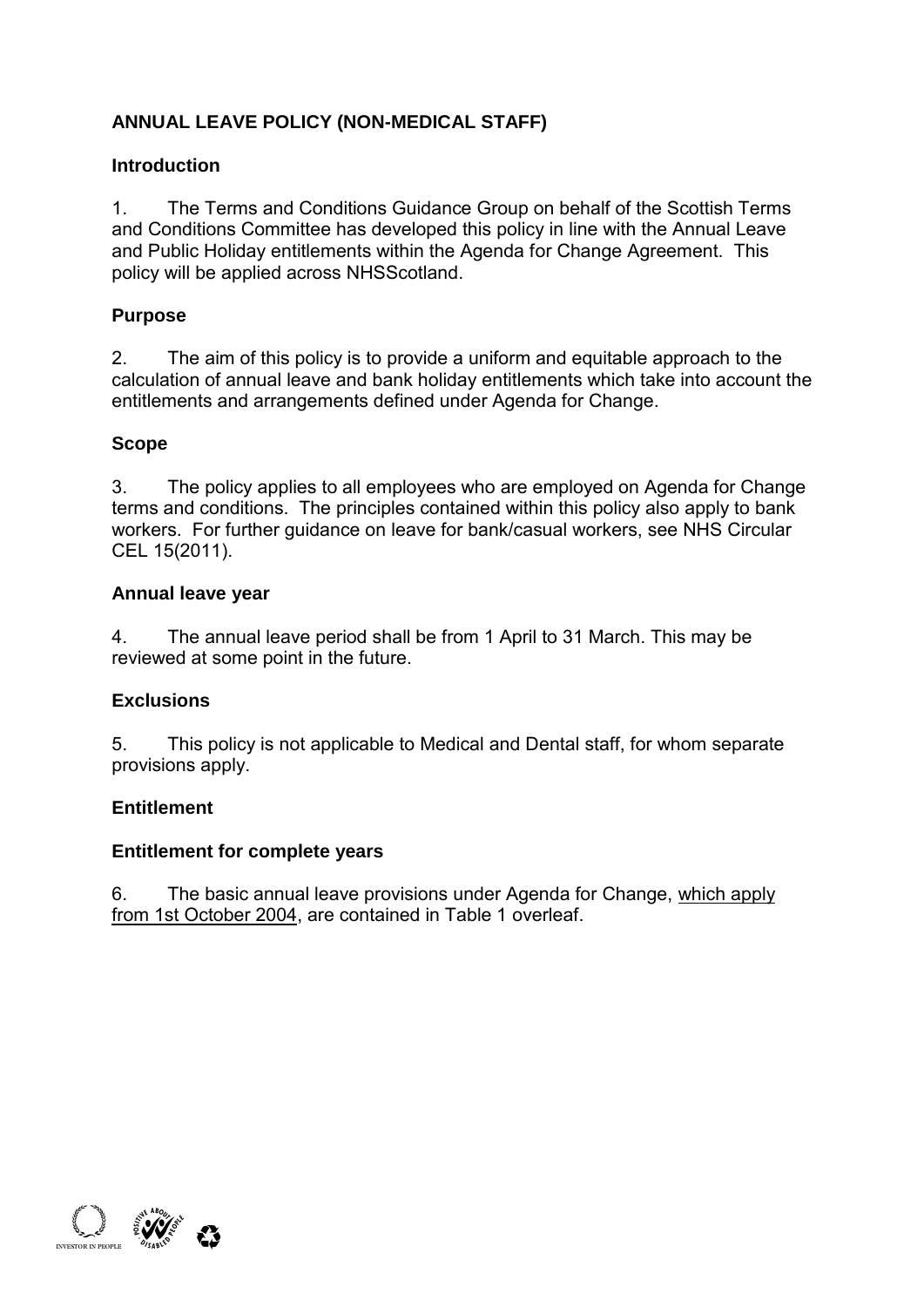#### **TABLE 1 Annual leave entitlement for full time staff**  (Pro-rata for part time staff)

| <b>Length of service</b> | Annual leave + General Public<br>$H$ olidays <sup>1</sup> |
|--------------------------|-----------------------------------------------------------|
| On appointment           | $27 \text{ days} + 8 \text{ days}$ (202.5 + 60 hours)     |
| After 5 years service    | $29 \text{ days} + 8 \text{ days}$ (217.5 + 60 hours)     |
| After 10 years service   | 33 days + 8 days $(247.5 + 60$ hours)                     |

7. There is an expectation on every member of staff that they will fully utilise their entitlement to annual leave during the holiday year in which it accumulates. The improvements in the amount of annual leave available under Agenda for Change – and in the factors to be included when calculating that entitlement – are in line with the overall intentions of making the NHS an exemplary employer. Annual leave ensures that every member of staff has adequate time away from work for rest and respite.

8. All requests for annual leave should therefore be dealt with in accordance with the principles of partnership working in NHS Scotland. There should be mutual agreement between the member of staff and their manager. Requests for specific dates should normally be accepted and agreed and should only be refused if there are justifiable service/staffing reasons for so doing. Staff will be expected to be flexible in such circumstances.

9. Staff will be entitled to take annual leave in the periods that will most benefit them in line with the above principles, subject to the approval of their line manager.

10. It is expected that annual leave will normally be taken in periods of not less than  $\frac{1}{2}$ day/shift.

11. However, this national policy is to determine annual leave entitlement in hours not days for all staff regardless of whether the employee is full-time or part time. The benefit for all employees in calculating entitlement in hours is that this ensures equity for all by ensuring that staff who work variable hours/shifts do not receive either more or less leave than colleagues who work a standard pattern.

12. The calculation of annual leave entitlements pertaining to all staff is contained at Table 2. Hours have been rounded up or down to the nearest 0.5 decimal point (i.e. the nearest ½ hour).

13. In addition to annual leave entitlement, full time employees are entitled to 8 days (60 hours) paid general public holidays. In the case of all part time staff, this entitlement is pro rata to the full time allowance of 8 days. The calculation of this entitlement is always proportionate to the number of basic contracted hours worked. In this way, all employees have a fair and equitable, static entitlement rather than an eligibility based solely on the normal days of work which would result in some part time employees never receiving the benefit of public holidays unless they fall on their normal days of work. Similarly, this calculation based on the number of basic weekly contracted hours removes any potential for inequity in the case of staff whose working days vary.

 $\overline{\phantom{a}}$  $1$  Hours based on 37.5 hour working week

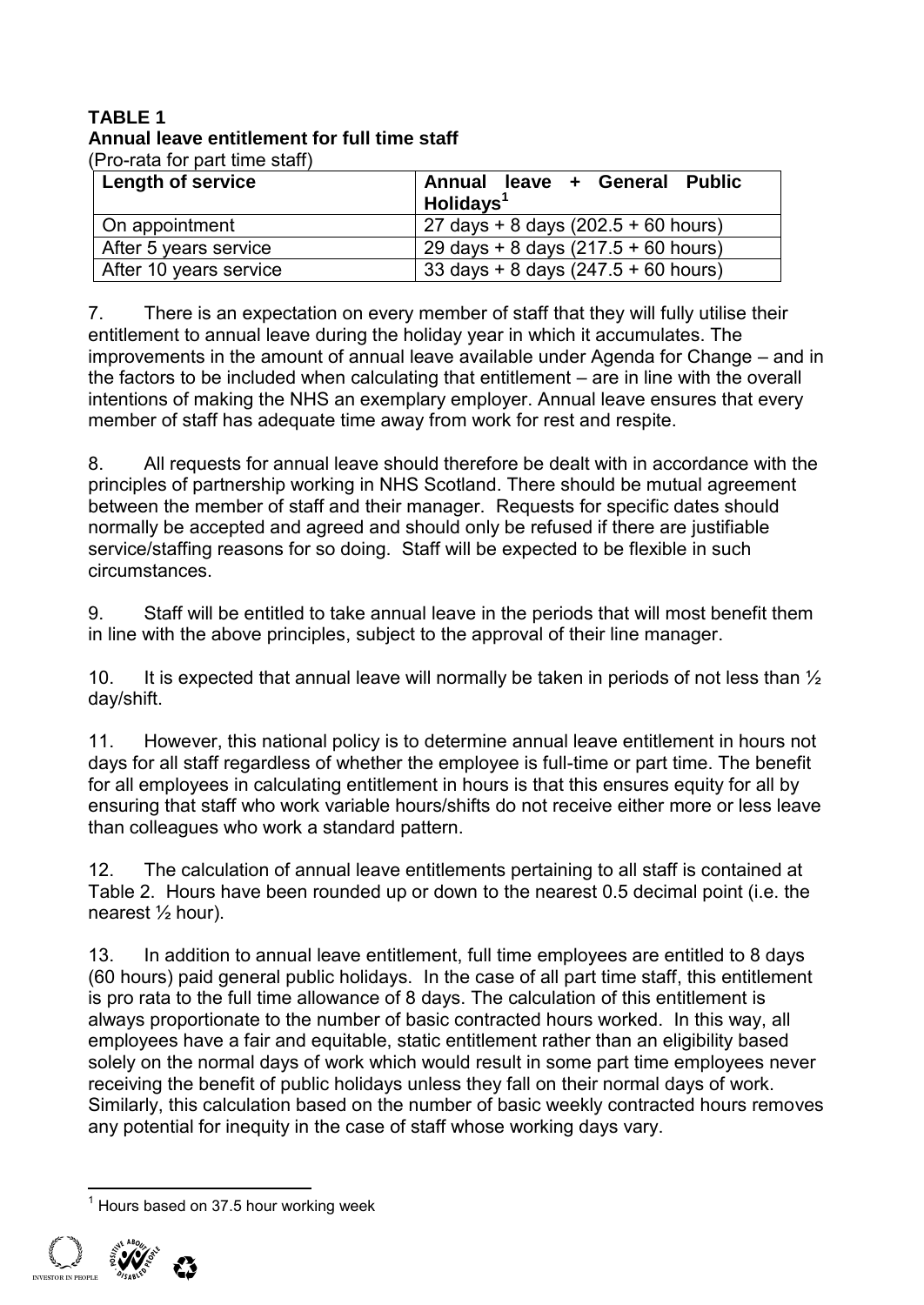14. Table 3 contains the public holiday entitlement for all staff per public holiday and for a full leave year. Further guidance pertaining to Public Holidays is contained in Section 13 of the Agenda for Change terms and conditions handbook.

15. To calculate an employee's total leave entitlement inclusive of public holidays, Tables 2 and 3 should be added together. They are shown separately so that the composition of an employee's full entitlement is clear.

16. For staff working annualised hours or during term time only please refer to the SPRIG guidance letter SGL/2005/011 which can be found on the MSG website – www.msg.scot.nhs.uk.

## **Calculation of Reckonable Service**

## **Principles**

17. An employee's previous service with any NHS employer will count as reckonable service in respect of NHS agreements on redundancy, maternity, sick pay and annual leave. On returning to NHS employment, a previous period or periods of NHS service will be counted towards the employee's entitlement to annual leave.

18. NHS employers have the discretion to take into account any period or periods of employment with employers outside the NHS where these are judged to be relevant to NHS employment. In this respect, it has been agreed that there should be a consistency of approach across NHSScotland.

## **Details**

19. For the purposes of calculating Annual Leave entitlement for a new employee, NHSScotland employers should count as reckonable service any previous service with the following employers:

## **Private Sector**

20. Where an employee has TUPE transferred out of the NHS to a private sector employer under a PPP/PFI contract arrangement and decides to rejoin NHSScotland.

## **Other NHS organisations**

21. GP Employed Staff.

## **Voluntary Sector**

22. Voluntary sector – paid employees in organisations providing a health care provision or a service closely related to health care. Examples would be Hospices, McMillan or Maggies.

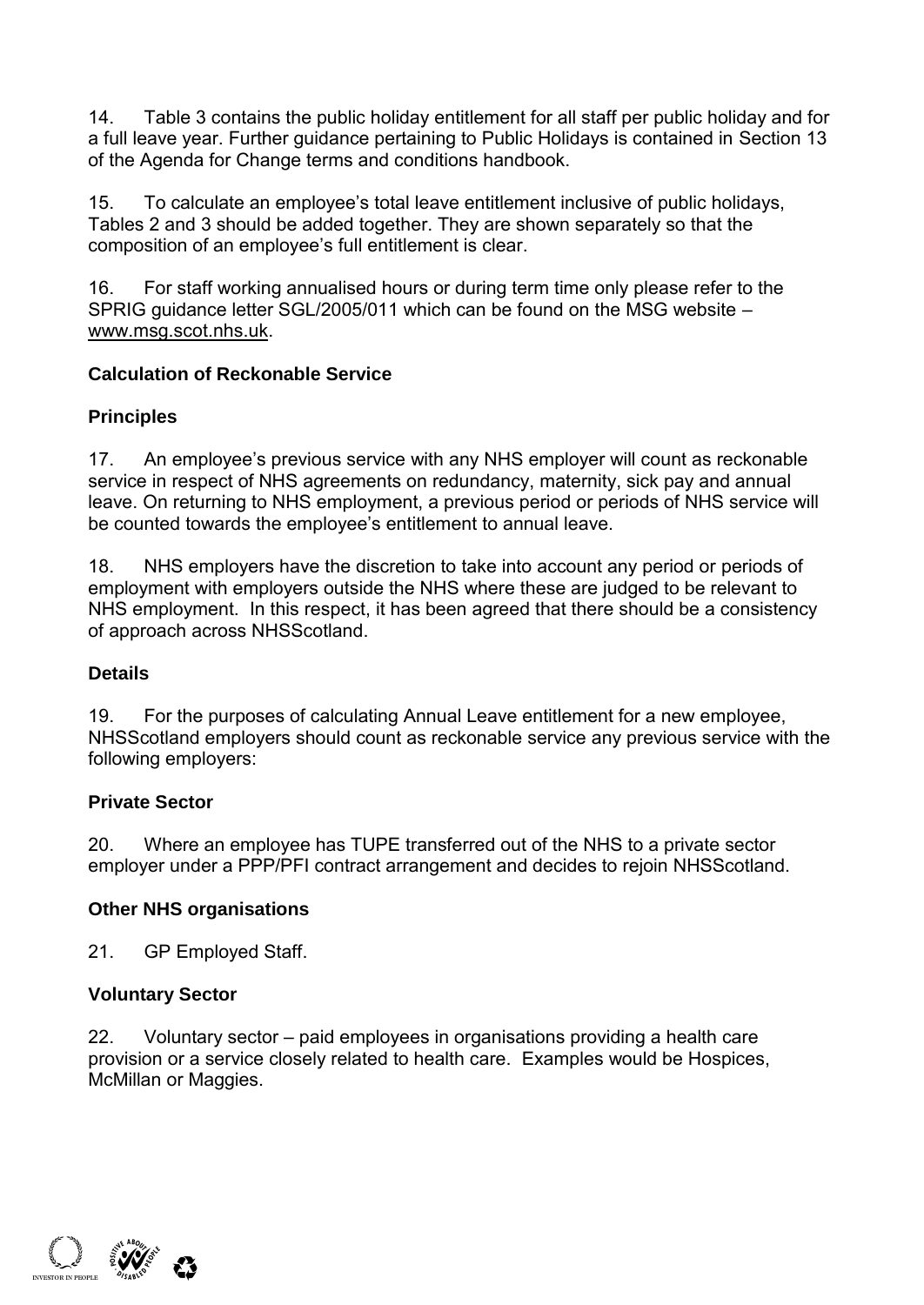## **Overseas**

23. Overseas service should be considered in line with the relevant legislation, as set out in Annex 28 of the Agenda for Change Handbook "Guidance on Frequently Asked Questions".

## **Entitlement on joining**

24. All new members of staff will be entitled to annual leave plus public holidays in the year of joining the organisation on a pro-rata basis.

25. Entitlement to annual leave accrues from the date of commencement in post and entitlement in the first year is dependent on the number of days worked after the date of joining and before the end of the annual leave year.

26. Annual leave entitlement for part years can be calculated using Tables 2 + 3. The public holiday hours entitlement will be based on the number of public holidays remaining in the current leave year from the date of joining e.g. a member of staff works 25 hours per week, their joining date is 24th August and they are new to the NHS:

*Leave entitlement for a full leave year would be 175 hours (Tables 2 & 3)* 

*Entitlement from 24 August to 31 March would be 220 days (220/365 x 135 hours) = 81.36 rounded up to 81.5 hours of annual leave* 

*Add public holiday hours to this (assume 4 days left in this leave year) = 20 hours (4 x 5 hours – Table 3)* 

*Total for this part year = 81.5 hours plus 20 hours = 101.5 hours to be taken by 31 March* 

## **Entitlement on changing contracted hours**

27. Where staff change their contracted hours, this will result in a re-calculation of their annual leave entitlement based on the number of days on the new and the old contracted hours to give the full year entitlement.

## **General public holidays**

28. Full time employees will be entitled to all paid general public holidays in the leave year. All part time staff are entitled to the public holidays pro-rata to the full time allowance based on number of contracted hours worked.

## 29. **There are 8 Public Holidays in the year, four of which have been agreed for NHSScotland. These are**:

25 December 26 December 01 January 02 January

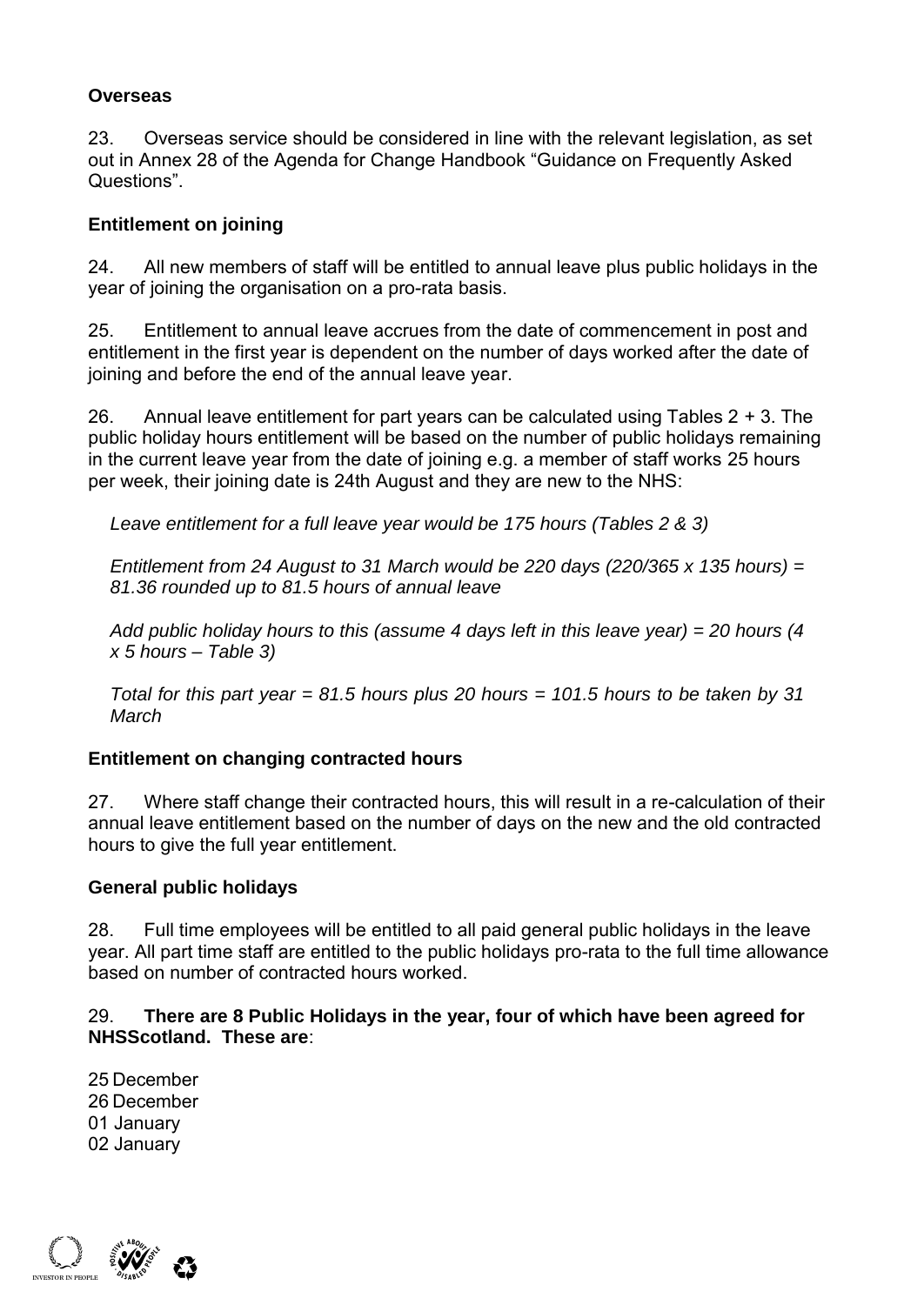30. The other four days will be determined locally.

31. All full time employees are entitled to 8 paid public holidays in the leave year subject to paragraph 13.5 of the Agenda for Change Terms and Conditions Handbook. In the case of part time staff, this will be a proportionate number of public holiday hours based on their basic weekly contracted hours. Locally, and where it is agreed in line with the Agenda for Change agreement, up to four days not designated nationally can be converted into annual leave. Table 3 identifies the actual hours entitlement pro-rata per bank holiday and for the total leave year. The total leave entitlement is calculated by adding their annual leave entitlement per Table 2 to the public holiday hours entitlement in Table 3.

32. On each and every occasion an employee takes paid time off on a public holiday as part of their basic week, the appropriate deduction of their normal basic working hours for that day will be made from their overall entitlement (i.e. Tables 2+3 combined).

33. For example, employee A is not required to work on a Public Holiday. Their normal contracted hours of work are 18 per week. They would normally work 6 hours on a Monday and they have less than 5 years service. So, using the above principle, 6 hours will be deducted from their total entitlement of 126 hours (Tables 2+3)

34. Employee B works 30 hours per week. They would normally work 7.5 hours on a Monday and have over 10 years service. If they are required to work on the public holiday, their leave entitlement remains intact as this day has not been taken off as leave and can be taken in lieu at a later date. If they are not required to work on the public holiday, 7.5 hours will be deducted from their total leave entitlement of 246 hours (Tables  $2+3$ ).

35. Where operationally possible, and subject to mutual agreement, an employee may change their days of working during a Public Holiday week and therefore retain their leave entitlement in respect of the Public Holiday. This can then be taken as time off at another time.

36. There will be some years when more (or fewer) than 8 public holidays will fall within the leave year simply because holidays follow the calendar year e.g. Easter holidays (where designated as public holidays) can be in March or April. When this situation arises, these days should be taken from the following year's leave allocation.

## **Cover of leave**

37. It is expected that staff will take their annual leave within the leave year. In certain circumstances up to one working week of basic contracted hours may be carried over to the following year, with the agreement of the Manager.

38. Where staff have, exceptionally, been prevented from taking their leave due to service demands then, again, the amount carried forward will be expressed in contracted hours and this should not normally exceed one working week of basic contracted hours.

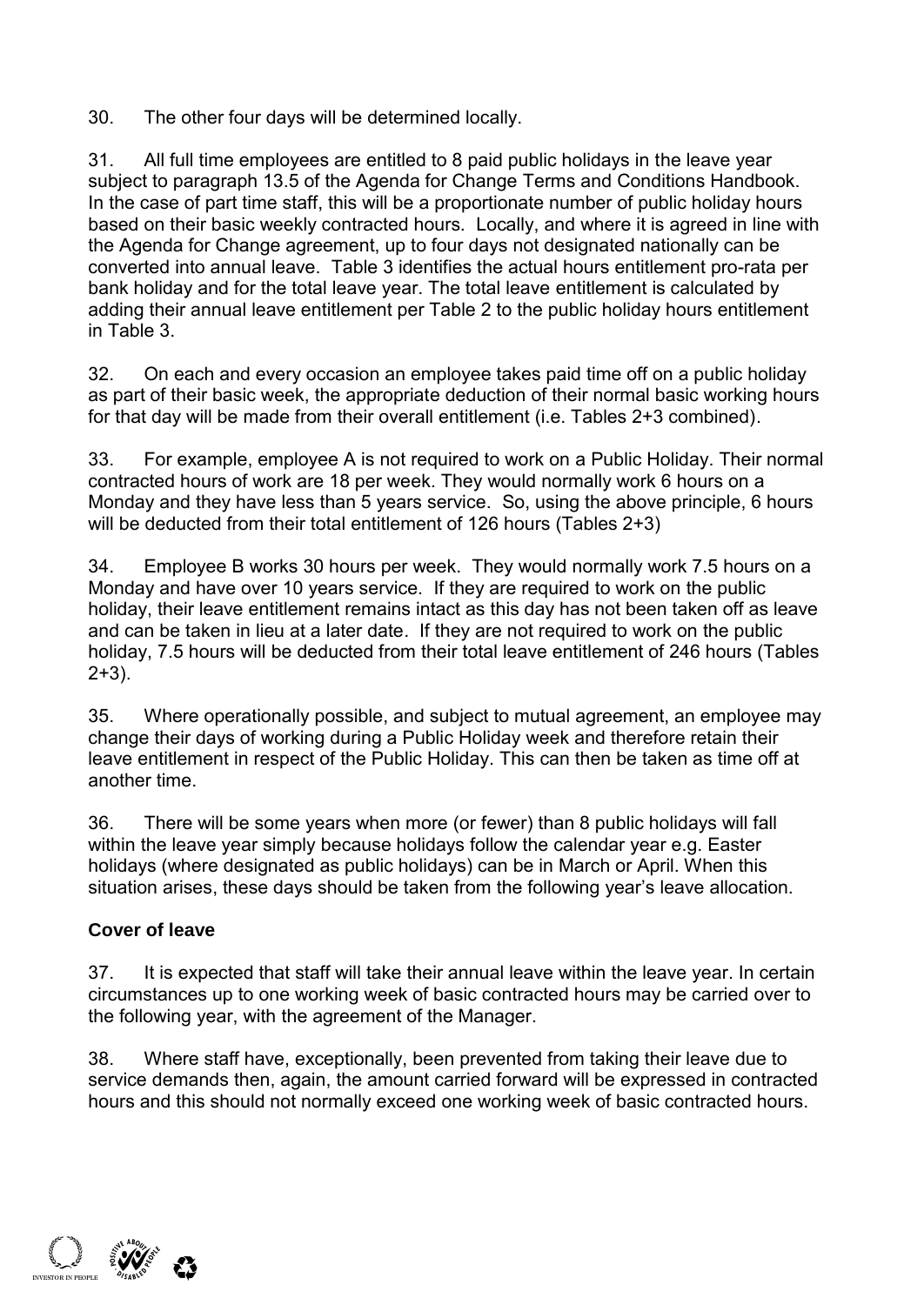## **Carry over of annual leave following sick leave**

39. Any employee who is not able to use up their leave entitlement in a given year because of sick leave will be entitled to the difference between any annual leave and/or public holidays taken before sick leave began and the statutory entitlement. From 1st April 2009 the Working Time Directive statutory entitlement to annual leave is 5.6 weeks (28 days). This should be carried over and added to the entitlement in the new leave year or, where an employee terminates and does not return to work, should be paid at full pay rates in lieu of leave.

40. It should be noted that staff are entitled to statutory leave only and employees are not entitled to carry over (or be paid on termination) the full amount of leave provided by their NHS terms and conditions of employment.

## **Sickness occurring during annual leave or public holidays**

41. If an employee falls sick whilst on annual leave and complies with local Sickness Notification and Certification Policies, the period covered will be treated as sick leave, allowing the employee to take the annual leave at another agreed time. In accordance with Agenda for Change Terms and Conditions, employees will not be entitled to an additional day off if sick on a public holiday that they would otherwise have been required to work as part of their basic week.

## **Entitlement on leaving**

42. Employees leaving the service of a body constituted under the National Health Service and Health Services Acts are entitled in the leave year of cessation to annual leave proportionate to the number of calendar days between 1 April and the date of termination. The period of employment of these employees shall, if necessary, be extended so as to permit them to take any balance of leave to which they are entitled on the proportionate basis, always excepting cases where the employment is terminated on disciplinary grounds.

43. Staff who leave the employing organisation will receive their full annual leave entitlement per Table 2 for each day they have worked in the current leave year, less any annual leave taken plus any outstanding public holiday hours, i.e. for those hours still be to be taken as a result of the employee working a public holiday (Table 3).

44. Where total leave taken exceeds the earned total leave entitlement an appropriate deduction will be made from final monies due.

45. Payment in lieu of annual leave shall be made only when staff are leaving the NHS **Board** 

46. Where an employee dies in service an allowance equivalent to that part of the annual leave entitlement, calculated on the proportionate basis, not taken at date of death shall be paid to the employee's personal representative. No deduction from the final salary payment should be made in respect of annual leave taken in excess of entitlement at the date of death.

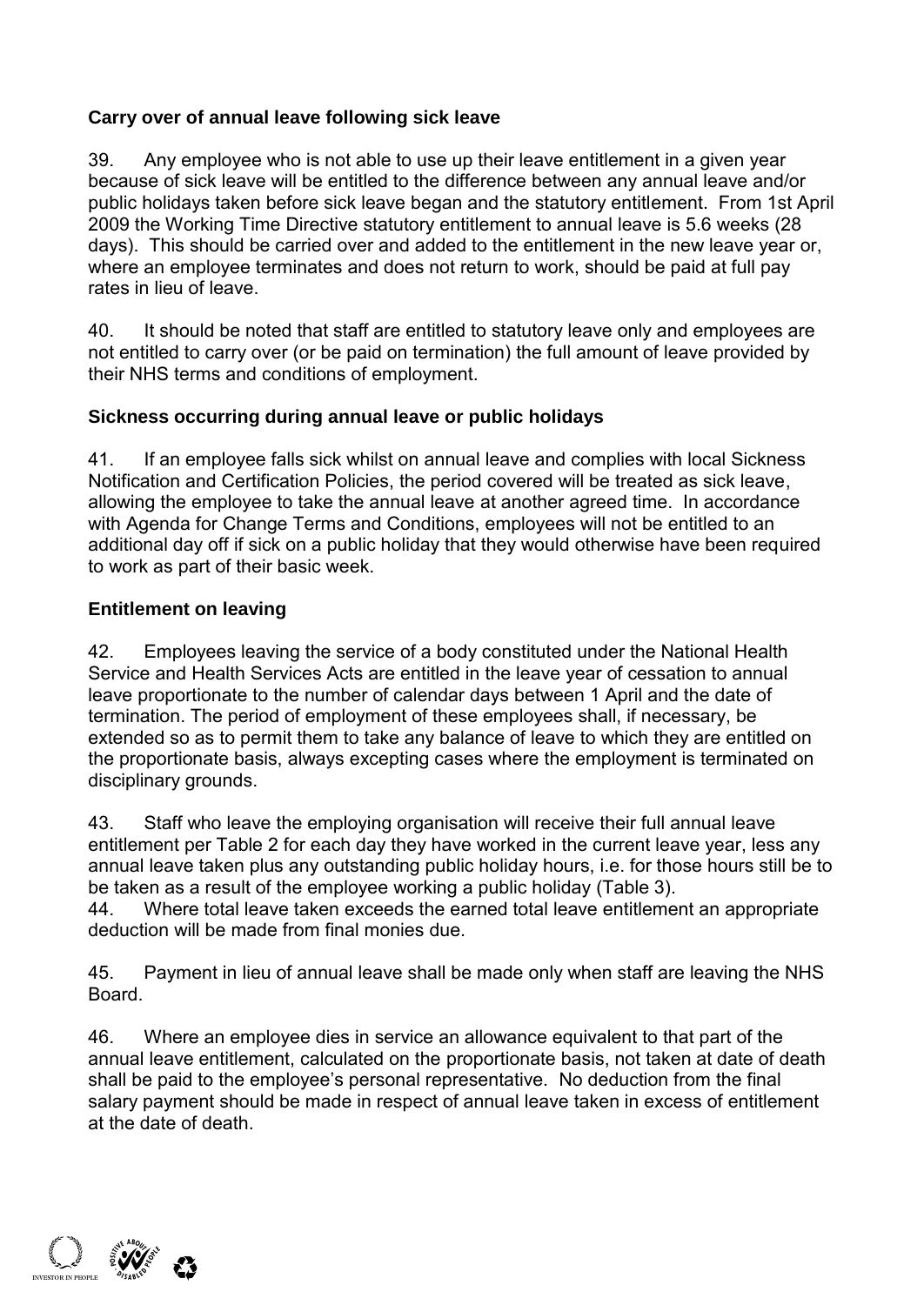## **Former Ancillary and Maintenance Whitley Staffs Council Leave rules.**

47. When Ancillary and Maintenance Staff in post in the leave year beginning on 1st April 1988 leave the service they will be entitled to take the number of days of annual leave to which they became entitled on the 1st April 1989, based on their aggregated service completed by 31st March 1989 and calculated in accordance with the appropriate tables in the respective former Whitley Council Handbooks.

48. Staff shall have this entitlement once only. If it is not convenient for the employing authority to allow the whole or any part of such leave before the date of leaving the service payment in lieu shall be made at the rate in force at the date of termination and in accordance with the agreement which exists to cover payment during annual leave when the employee leaves the service. Where it is more beneficial to the employee, accrued annual leave entitlement shall be based upon the contracted hours at 31 March 1989, rather than at the time of leaving the service. Any leave in excess of that due at Table 1 above may be deducted from the total of the leave to which the employee was due on 1st April 1989.

## **Agreement**

49. This Policy has been jointly agreed by the Scottish Terms and Conditions Committee for NHSScotland under the arrangements for implementation of Agenda for Change.

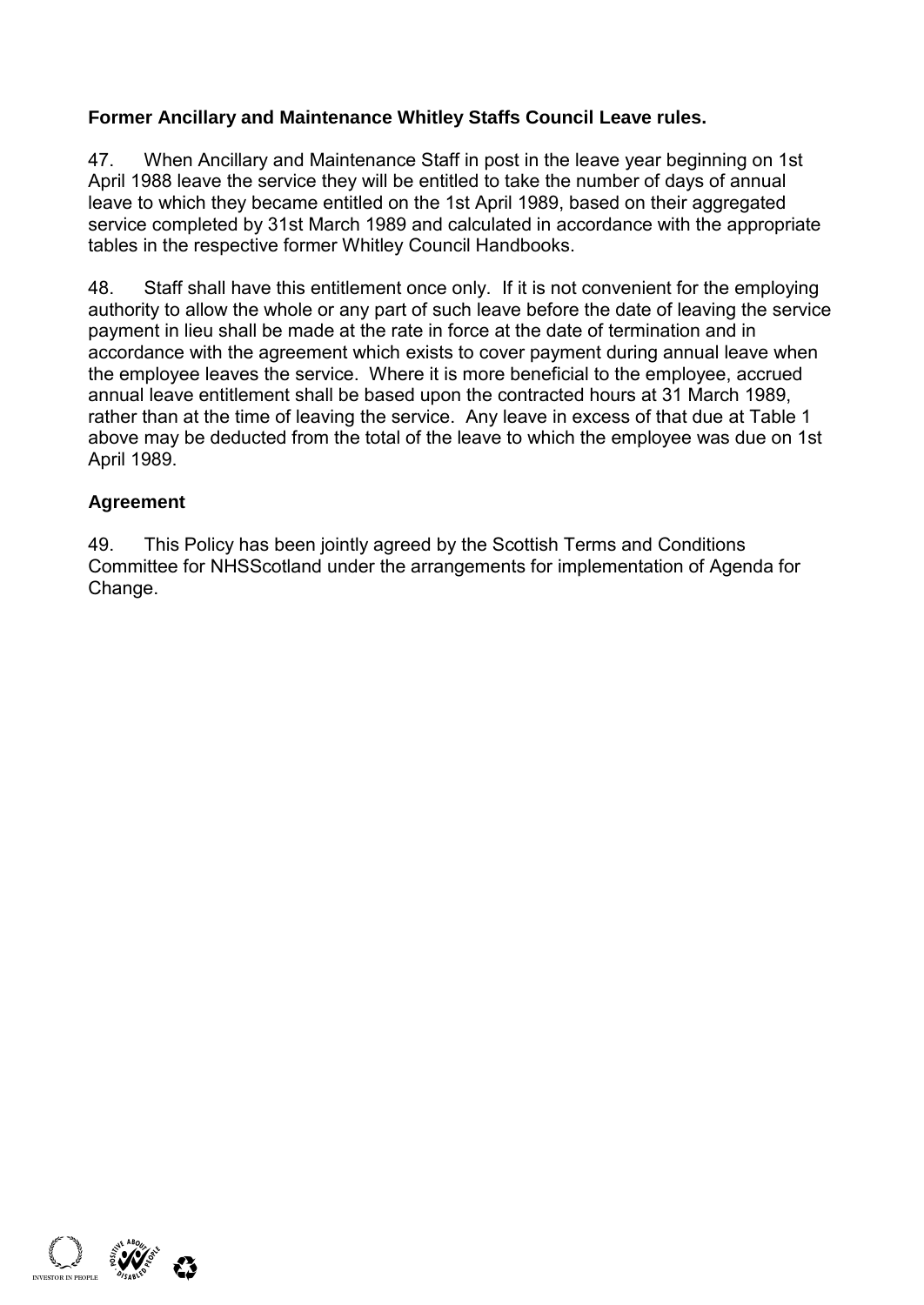#### **TABLE 2**

#### **Agenda for Change Annual leave entitlement for complete years exclusive of public holidays**

| <b>Weekly basic</b> | On          | After 5 years            | After 10 years |
|---------------------|-------------|--------------------------|----------------|
| contracted hours    | appointment | service                  | service        |
|                     | 27 DAYS     | 29 DAYS                  | 33 DAYS        |
|                     |             | <b>HOURS EQUIVALENT:</b> |                |
| 37.5                | 202.5       | 217.5                    | 247.5          |
| 37.0                | 200.0       | 214.5                    | 244.0          |
| 36.5                | 197.0       | 211.5                    | 241.0          |
| 36.0                | 194.5       | 209.0                    | 237.5          |
| 35.5                | 191.5       | 206.0                    | 234.5          |
| 35.0                | 189.0       | 203.0                    | 231.0          |
| 34.5                | 186.5       | 200.0                    | 227.5          |
| 34.0                | 183.5       | 197.0                    | 224.5          |
| 33.5                | 181.0       | 194.5                    | 221.0          |
| 33.0                | 178.0       | 191.5                    | 218.0          |
| 32.5                | 175.5       | 188.5                    | 214.5          |
| 32.0                | 173.0       | 185.5                    | 211.0          |
| 31.5                | 170.0       | 182.5                    | 208.0          |
| 31.0                | 167.5       | 180.0                    | 204.5          |
| 30.5                | 164.5       | 177.0                    | 201.5          |
| 30.0                | 162.0       | 174.0                    | 198.0          |
| 29.5                | 159.5       | 171.0                    | 194.5          |
| 29.0                | 156.5       | 168.0                    | 191.5          |
| 28.5                | 154.0       | 165.5                    | 188.0          |
| 28.0                | 151.0       | 162.5                    | 185.0          |
| 27.5                | 148.5       | 159.5                    | 181.5          |
| 27.0                | 146.0       | 156.5                    | 178.0          |
| 26.5                | 143.0       | 153.5                    | 175.0          |
| 26.0                | 140.5       | 151.0                    | 171.5          |
| 25.5                | 137.5       | 148.0                    | 168.5          |
| 25.0                | 135.0       | 145.0                    | 165.0          |
| 24.5                | 132.5       | 142.0                    | 161.5          |
| 24.0                | 129.5       | 139.0                    | 158.5          |
| 23.5                | 127.0       | 136.5                    | 155.0          |
| 23.0                | 124.0       | 133.5                    | 152.0          |
| 22.5                | 121.5       | 130.5                    | 148.5          |
| 22.0                | 119.0       | 127.5                    | 145.0          |
| 21.5                | 116.0       | 124.5                    | 142.0          |
| 21.0                | 113.5       | 122.0                    | 138.5          |
| 20.5                | 110.5       | 119.0                    | 135.5          |
| 20.0                | 108.0       | 116.0                    | 132.0          |
| 19.5                | 105.5       | 113.0                    | 128.5          |

Formula is Weekly Contracted Hrs X No. of Days Entitlement



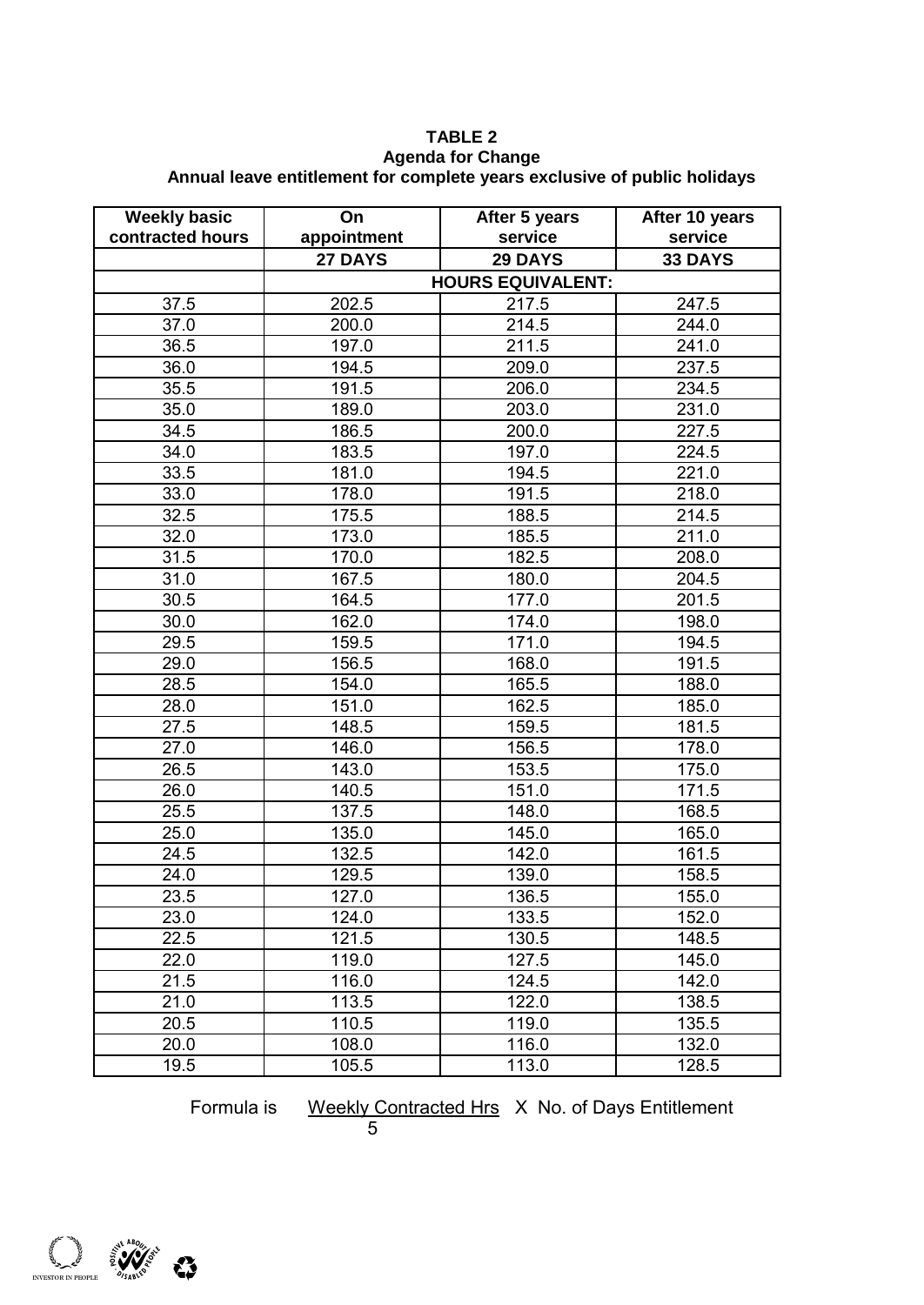|                                         | Annual leave emmement for complete years exclusive or public homegs |                          |                           |
|-----------------------------------------|---------------------------------------------------------------------|--------------------------|---------------------------|
| <b>Weekly basic</b><br>contracted hours | On<br>appointment                                                   | After 5                  | After 10<br>years service |
|                                         | 27 DAYS                                                             | years service            | 33 DAYS                   |
|                                         |                                                                     | 29 DAYS                  |                           |
|                                         |                                                                     | <b>HOURS EQUIVALENT:</b> |                           |
| 19.0                                    | 102.5                                                               | 110.0                    | 125.5                     |
| 18.5                                    | 100.0                                                               | 107.5                    | 122.0                     |
| 18.0                                    | 97.0                                                                | 104.5                    | 119.0                     |
| 17.5                                    | 94.5                                                                | 101.5                    | 115.5                     |
| 17.0                                    | 92.0                                                                | 98.5                     | 112.0                     |
| 16.5                                    | 89.0                                                                | 95.5                     | 109.0                     |
| 16.0                                    | 86.5                                                                | 93.0                     | 105.5                     |
| 15.5                                    | 83.5                                                                | 90.0                     | 102.5                     |
| 15.0                                    | 81.0                                                                | 87.0                     | 99.0                      |
| 14.5                                    | 78.5                                                                | 84.0                     | 95.5                      |
| 14.0                                    | 75.5                                                                | 81.0                     | 92.5                      |
| 13.5                                    | 73.0                                                                | 78.5                     | 89.0                      |
| 13.0                                    | 70.0                                                                | 75.5                     | 86.0                      |
| 12.5                                    | 67.5                                                                | 72.5                     | 82.5                      |
| 12.0                                    | 65.0                                                                | 69.5                     | 79.0                      |
| 11.5                                    | 62.0                                                                | 66.5                     | 76.0                      |
| 11.0                                    | 59.5                                                                | 64.0                     | 72.5                      |
| 10.5                                    | 56.5                                                                | 61.0                     | 69.5                      |
| 10.0                                    | 54.0                                                                | 58.0                     | 66.0                      |
| 9.5                                     | 51.5                                                                | 55.0                     | 62.5                      |
| 9.0                                     | 48.5                                                                | 52.0                     | 59.5                      |
| 8.5                                     | 46.0                                                                | 49.5                     | 56.0                      |
| 8.0                                     | 43.0                                                                | 46.5                     | 53.0                      |
| 7.5                                     | 40.5                                                                | 43.5                     | 49.5                      |
| 7.0                                     | 38.0                                                                | 40.5                     | 46.0                      |
| 6.5                                     | 35.0                                                                | 37.5                     | 43.0                      |
| 6.0                                     | 32.5                                                                | 35.0                     | 39.5                      |
| 5.5                                     | 29.5                                                                | 32.0                     | 36.5                      |
| 5.0                                     | 27.0                                                                | 29.0                     | 33.0                      |
| 4.5                                     | 24.5                                                                | 26.0                     | 29.5                      |
| 4.0                                     | 21.5                                                                | 23.0                     | 26.5                      |
| 3.5                                     | 19.0                                                                | 20.5                     | 23.0                      |
| 3.0                                     | 16.0                                                                | 17.5                     | 20.0                      |
| 2.5                                     | 13.5                                                                | 14.5                     | 16.5                      |
| 2.0                                     | 11.0                                                                | 11.5                     | 13.0                      |
| 1.5                                     | 8.0                                                                 | 8.5                      | 10.0                      |
| 1.0                                     | 5.5                                                                 | 6.0                      | 6.5                       |
| 0.5                                     | 2.5                                                                 | 3.0                      | 3.5                       |
|                                         |                                                                     |                          |                           |

#### **TABLE 2 (cont) Agenda for Change Annual leave entitlement for complete years exclusive of public holidays**

Formula is Weekly Contracted Hrs X No. of Days Entitlement

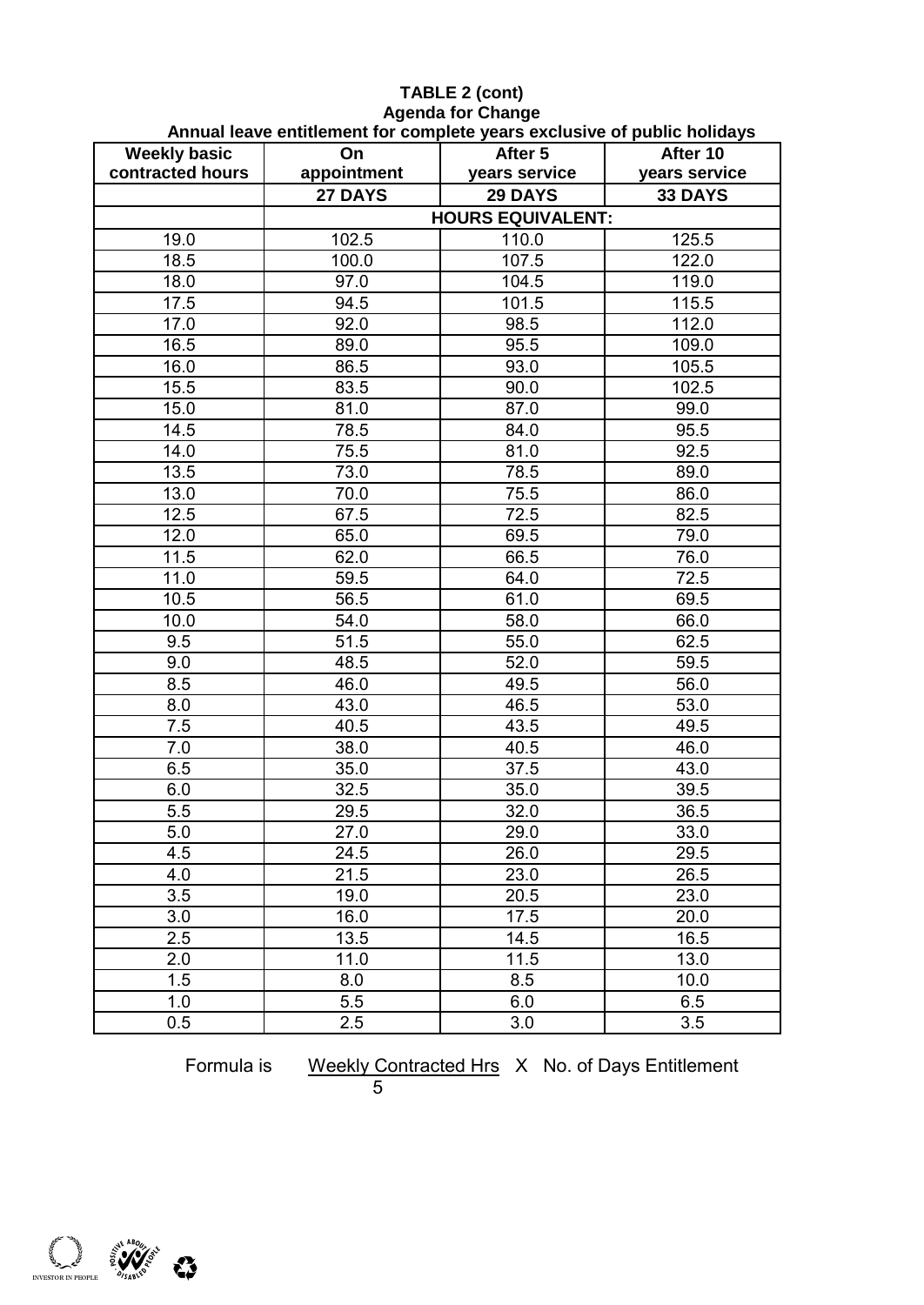#### **TABLE 3 Agenda for Change Calculation of public holiday entitlement**

| <b>Weekly</b>    | <b>Hourly</b>        | <b>Entitlement</b> | <b>Hourly entitlement</b> |
|------------------|----------------------|--------------------|---------------------------|
| basic contracted | entitlement for full | rounded up to the  | on each bank              |
| hours            | leave year           | nearest half day   | holiday as it             |
|                  |                      |                    | occurs                    |
|                  | (8 Bank Holidays)    | (8 Bank holidays)  |                           |
| 37.5             | 60.0                 | 60.0               | 7.5                       |
| 37.0             | 59.0                 | 60.0               | 7.4                       |
| 36.5             | 58.5                 | 60.0               | 7.3                       |
| 36.0             | 57.5                 | 60.0               | 7.2                       |
| 35.5             | 57.0                 | 60.0               | 7.1                       |
| 35.0             | 56.0                 | 56.25              | 7.0                       |
| 34.5             | 55.0                 | 56.25              | 6.9                       |
| 34.0             | 54.5                 | 56.25              | 6.8                       |
| 33.5             | 53.5                 | 56.25              | 6.7                       |
| 33.0             | 53.0                 | 56.25              | 6.6                       |
| 32.5             | 52.0                 | 52.5               | 6.5                       |
| 32.0             | 51.0                 | 52.5               | 6.4                       |
| 31.5             | 50.5                 | 52.5               | 6.3                       |
| 31.0             | 49.5                 | 52.5               | 6.2                       |
| 30.5             | 49.0                 | 52.5               | 6.1                       |
| 30.0             | 48.0                 | 48.75              | 6.0                       |
| 29.5             | 47.0                 | 48.75              | 5.9                       |
| 29.0             | 46.5                 | 48.75              | 5.8                       |
| 28.5             | 45.5                 | 48.75              | 5.7                       |
| 28.0             | 45.0                 | 45                 | 5.6                       |
| 27.5             | 44.0                 | 45                 | 5.5                       |
| 27.0             | 43.0                 | 45                 | 5.4                       |
| 26.5             | 42.5                 | 45                 | 5.3                       |
| 26.0             | 41.5                 | 45                 | 5.2                       |
| 25.5             | 41.0                 | 41.25              | 5.1                       |
| 25.0             | 40.0                 | 41.25              | 5.0                       |
| 24.5             | 39.0                 | 41.25              | 4.9                       |
| 24.0             | 38.5                 | 41.25              | 4.8                       |
| 23.5             | 37.5                 | 37.5               | 4.7                       |
| 23.0             | 37.0                 | 37.5               | 4.6                       |
| 22.5             | 36.0                 | 37.5               | 4.5                       |
| 22.0             | 35.0                 | 37.5               | 4.4                       |
| 21.5             | 34.5                 | 37.5               | 4.3                       |
| 21.0             | 33.5                 | 33.75              | 4.2                       |
| 20.5             | 33.0                 | 33.72              | 4.1                       |
| 20.0             | 32.0                 | 33.75              | 4.0                       |
| 19.5             | 31.0                 | 33.75              | 3.9                       |

Formula is Weekly Contracted Hrs X No. of Days Entitlement

5 September 2006 - 2006 - 2007 - 2008 - 2008 - 2008 - 2008 - 2008 - 2008 - 2008 - 2008 - 2008 - 2008 - 2008 -